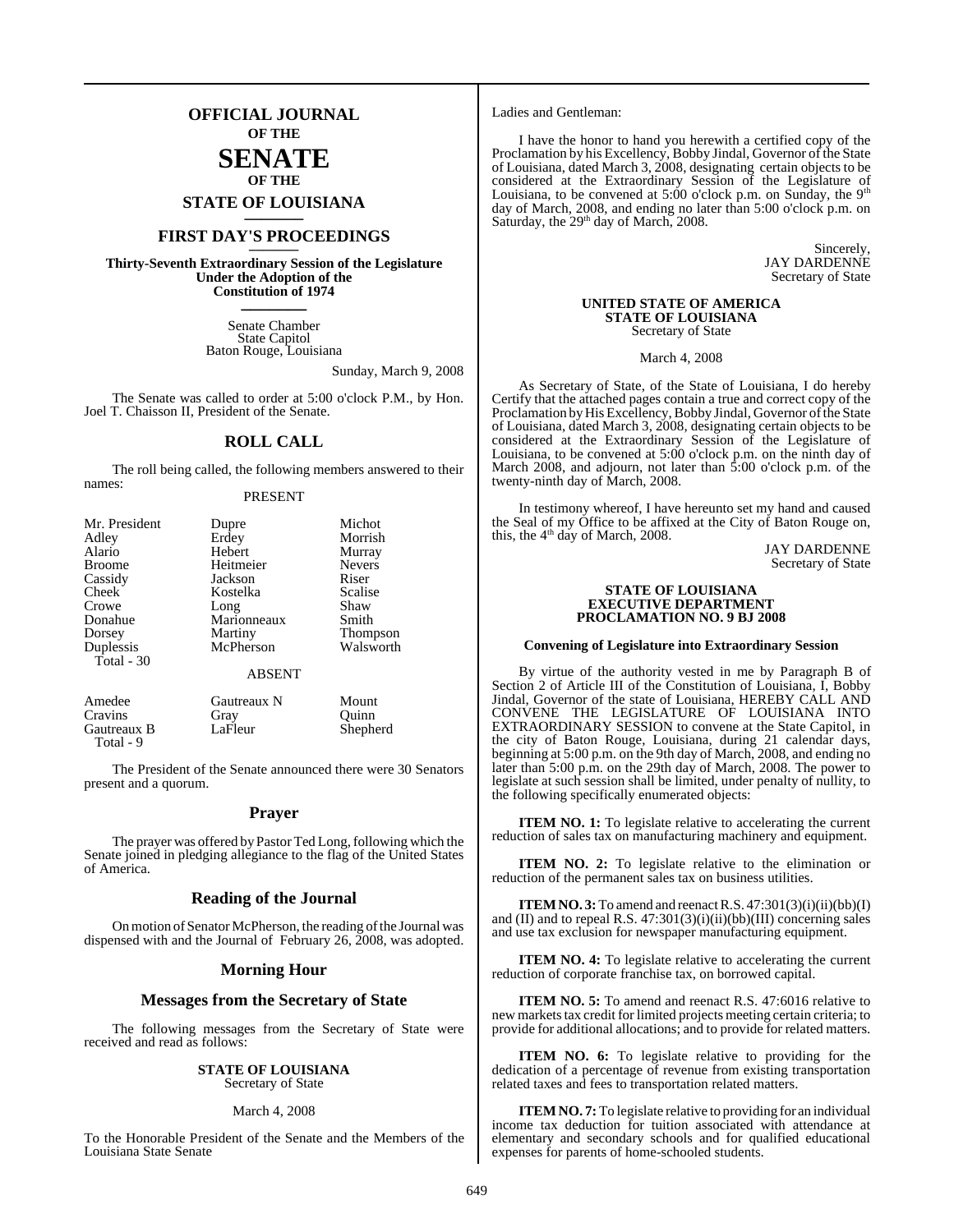# March 9, 2008

## **Page 2 SENATE 1st DAY'S PROCEEDINGS**

**ITEM NO. 8:** To legislate relative to providing supplemental appropriations for Fiscal Year 2007- 2008 from monies recognized by the Revenue Estimating Conference as Fiscal Year 2006-2007 non-recurring revenue.

**ITEM NO. 9:** To legislate relative to changing the expenditure limit for fiscal year 2007-2008; and to provide for related matters.

**ITEM NO. 10:** To legislate relative to the Algiers Development District.

**ITEM NO. 11:** To legislate relative to allocation of monies for depositing into the Coastal Protection and Restoration Fund pursuant to Article VII, §10(D)(2)(e) of the Louisiana Constitution and to authorize and direct the transfer and deposit of monies into the Fund by the Treasurer.

**ITEM NO. 12:** To legislate relative to the provisions of Section 6428 of the Internal Revenue Code as enacted in the federal Economic Stimulus Act of 2008 to insure that the tax reductions provided by Section 6428 do not increase any citizen's Louisiana individual income tax.

**IN WITNESS WHEREOF**, I have set my hand officially and caused to be affixed the Great Seal of Louisiana, at the Capitol, in the city of Baton Rouge, on this 3rd day of March, 2008.

> BOBBY JINDAL Governor of Louisiana

> > Attest by JAY DARDENNE Secretary of State

### **STATE OF LOUISIANA** Secretary of State

## March 4, 2008

To the Honorable President of the Senate and the Members of the Louisiana State Senate

Ladies and Gentleman:

I have the honor to hand you herewith a certified copy of the supplement to Proclamation No. 9BJ 2008 by his Excellency, Bobby Jindal, Governor of the State of Louisiana, dated March 3, 2008, designating a certain object to be considered at the Extraordinary Session of the Legislature of Louisiana, to be convened at 5:00 o'clock p.m. on Sunday, the 9<sup>th</sup> day of March, 2008, and ending no later than 5:00 o'clock p.m. on Saturday, the  $29<sup>th</sup>$  day of March 2008.

> Sincerely, JAY DARDENNE Secretary of State

### **UNITED STATE OF AMERICA STATE OF LOUISIANA** Secretary of State

March 4, 2008

As Secretary of State, of the State of Louisiana, I do hereby Certify that the attached pages contain a true and correct copy of the supplement to Proclamation No. 9 BJ 2008 by His Excellency, Bobby Jindal, Governor of the State of Louisiana, dated March 3, 2008, designating certain objects to be considered at the Extraordinary Session of the Legislature of Louisiana, to be convened at 5:00 o'clock p.m. on the ninth day of March, 2008, and adjourn, not later than 5:00 o'clock p.m. of the twenty-ninth day of March, 2008.

In testimony whereof, I have hereunto set my hand and caused the Seal of my Office to be affixed at the City of Baton Rouge on, this, the  $4<sup>th</sup>$  day of March, 2008.

JAY DARDENNE Secretary of State

### **STATE OF LOUISIANA EXECUTIVE DEPARTMENT PROCLAMATION NO. 10 BJ 2008**

## **SUPPLEMENT TO PROCLAMATION NO. 9 BJ 2008**

## **Convening of Legislature into Extraordinary Session**

By virtue of the authority vested in me, I, Bobby Jindal, Governor of the state of Louisiana, HEREBY SUPPLEMENT THE PROCLAMATION ISSUED ON MARCH 3, 2008, TO CALL AND CONVENE THE LEGISLATURE OF LOUISIANA INTO EXTRAORDINARY SESSION to convene at the State Capitol, in the city of Baton Rouge, Louisiana, during 21 calendar days, beginning at 5:00 p.m. on the 9th day of March, 2008, and ending no later than 5:00 p.m. on the 29th day of March, 2008, by providing for an additional Item, as follows:

**ITEM NO. 13:** To enact La. R.S.  $49:327B(g)$  to authorize investment in taxable or tax exempt bonds issued by the Louisiana Stadium and Exposition District.

**IN WITNESS WHEREOF**, I have set my hand officially and caused to be affixed the Great Seal of Louisiana, at the Capitol, in the city of Baton Rouge, on this 4th day of March, 2008.

> BOBBY JINDAL Governor of Louisiana

> > Attest by JAY DARDENNE Secretary of State

## **Rules Suspended**

Senator Broome asked for and obtained a suspension of the rules for the purpose of taking up at this time.

## **Introduction of Senate Resolutions**

Senator Broome asked for and obtained a suspension of the rules for the purpose of introducing and reading the following Senate Resolutions a first and second time and acting upon them as follows:

### **SENATE RESOLUTION NO. 1** BY SENATOR BROOME

A RESOLUTION

BE IT RESOLVED by the Senate of the State of Louisiana that a committee of five be appointed to notify the House of Representatives that the Senate is now duly convened and organized and prepared to transact such business as may be brought before it.

On motion of Senator Broome, the resolution was read by title and adopted.

In compliance with the resolution the President of the Senate appointed the following committee:

Senators Alario, Murray, Thompson, Shaw and Dorsey.

### **SENATE RESOLUTION NO. 2** BY SENATOR BROOME

A RESOLUTION

BE IT RESOLVED by the Senate of the State of Louisiana that a committee of five be appointed to act with such a committee as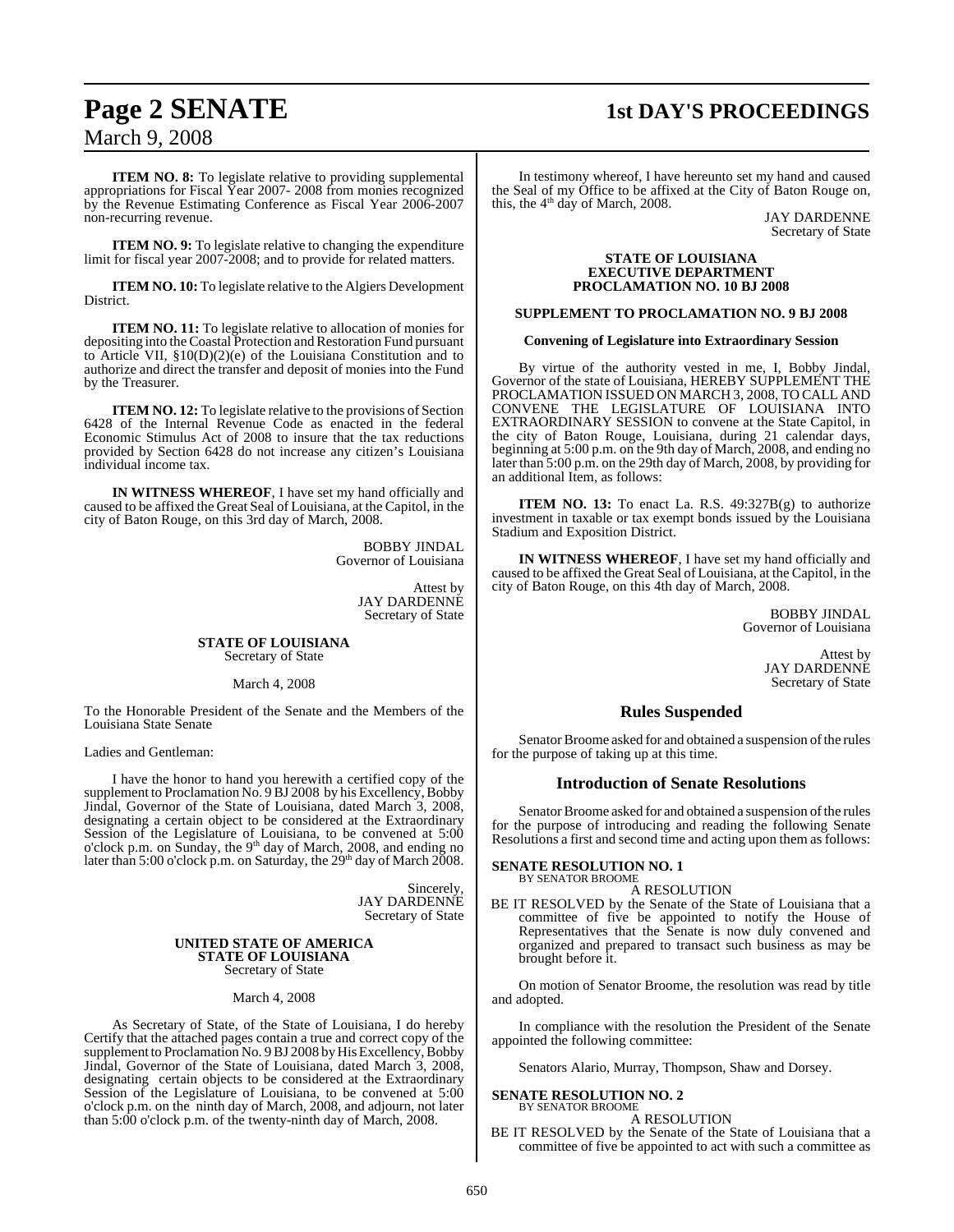## **1st DAY'S PROCEEDINGS Page 3 SENATE**

# March 9, 2008

the House of Representatives may appoint to notify the Governor that the Legislature is now duly convened and organized and prepared to receive such communication as he may desire to lay before it.

On motion of Senator Broome, the resolution was read by title and adopted.

In compliance with the resolution the President of the Senate appointed the following committee:

Senators Long, Nevers, Erdey, Morrish and Riser.

## **Reports of Committees**

The committee appointed to notify the Governor that the Senate had convened and was prepared to transact business reported it had performed that duty. The President of the Senate thanked the Committee and discharged it.

The committee appointed to notify the House of Representatives that the Senate had convened and was prepared to transact business reported it had performed that duty. The President of the Senate thanked the Committee and discharged it.

## **Committee from the House of Representatives**

A committee from the House of Representatives appeared before the Bar of the Senate and informed the Senate that the House of Representatives was organized and ready to proceed with business.

## **Prefiled Senate Bills and Joint Resolutions to be Referred**

The following prefiled Senate Bills and Joint Resolutions were introduced, read by title and referred to committees.

## **SENATE BILL NO. 1—**<br>BY SENATORS DUPRE AND MICHOT

AN ACT

To amend and reenact R.S. 47:481, to enact R.S. 48:77, and to repeal Part XI-A of Chapter 1 of Title 48 of the Louisiana Revised Statutes of 1950, comprised of R.S. 48:196, relative to special funds; to provide for the dedication, disposition, distribution, investment, and use of certain monies in the Transportation Trust Fund; to provide for an effective date; and to provide for related matters.

On motion of Senator Broome, the bill was read by title and referred to the Committee on Finance.

**SENATE BILL NO. 2—** BY SENATORS DUPRE AND MICHOT AN ACT

To amend and reenact R.S. 47:481, to enact R.S. 48:77, and to repeal Part XI-A of Chapter 1 of Title 48 of the Louisiana Revised Statutes of 1950, comprised of R.S. 48:196, relative to special funds; to provide for the dedication, disposition, distribution, investment, and use of certain monies in the Transportation Trust Fund; to provide for an effective date; and to provide for related matters.

On motion of Senator Broome, the bill was read by title and referred to the Committee on Finance.

### **SENATE BILL NO. 3—** BY SENATOR SCALISE

AN ACT

To amend and reenact R.S. 47:293(4), relative to the federal income tax reductions provided for in Section 6428 of the Internal Revenue Code as enacted in the federal Economic Stimulus Act of 2008; to provide that such federal income tax reductions shall not decrease the federal income tax deduction; and to provide for related matters.

On motion of Senator Broome, the bill was read by title and referred to the Committee on Revenue and Fiscal Affairs.

## **SENATE BILL NO. 4—**

BY SENATOR ALARIO

AN ACT To enact R.S. 47:297.10, relative to the individual income tax; to provide for a tax credit for a certain percentage of property taxes paid by certain persons; to provide for an effective date; and to provide for related matters.

The bill was read by title; lies over under the rules.

## **SENATE BILL NO. 5—**

BY SENATORS MARIONNEAUX AND MICHOT AN ACT

To enact R.S. 47:293(9)(a)(xiv) and (xv), 297.10, and 297.11, relative to individual income tax; to provide for a deduction from state income taxes for certain elementary and secondary education tuition; to provide for a deduction for state income taxes for certain home-school educational expenses; and to provide for related matters.

On motion of Senator Broome, the bill was read by title and referred to the Committee on Revenue and Fiscal Affairs.

## **SENATE BILL NO. 6—**

BY SENATORS DUPLESSIS AND MICHOT AN ACT

To amend and reenact R.S. 47:6016(B)(1)(c), (E), (G), (H), and (I), relative to the new markets tax credit; to increase the total aggregate amount of the credit; to reduce the maximum amount of credit for businesses that do not meet certain criteria; to provide enhanced credits for certain target industries; to provide for an effective date; and to provide for related matters.

On motion of Senator Broome, the bill was read by title and referred to the Committee on Revenue and Fiscal Affairs.

## **SENATE BILL NO. 7—**

BY SENATORS CHAISSON AND MICHOT AN ACT

To amend and reenact R.S. 47:301(3)(i)(ii)(bb), relative to the definition of the term "manufacturer" for purposes of eligibility for the state sales and use tax exclusions from the terms "cost price" and "sales price" for purchases of machinery and equipment used in manufacturing; to provide that the term "manufacturer" shall include persons who have North American Industrial Classification System codes within the information Section 51, or the manufacturing Sectors 511-511110, as they existed in 2002, assigned either by the Louisiana Department of Labor, if the persons are required to register with the Louisiana Department of Labor for purposes of unemployment insurance, or by the Louisiana Department of Revenue, as determined from federal income tax data, if the persons are not required to register with the Department of Labor for purposes of unemployment insurance; and to provide for related matters.

On motion of Senator Broome, the bill was read by title and referred to the Committee on Revenue and Fiscal Affairs.

## **SENATE BILL NO. 8—**

BY SENATORS DUPRE AND MICHOT AN ACT

To provide relative to state funds; to authorize the transfer and deposit of certain nonrecurring revenues into certain special treasury funds; to provide for an effective date; and to provide for related matters.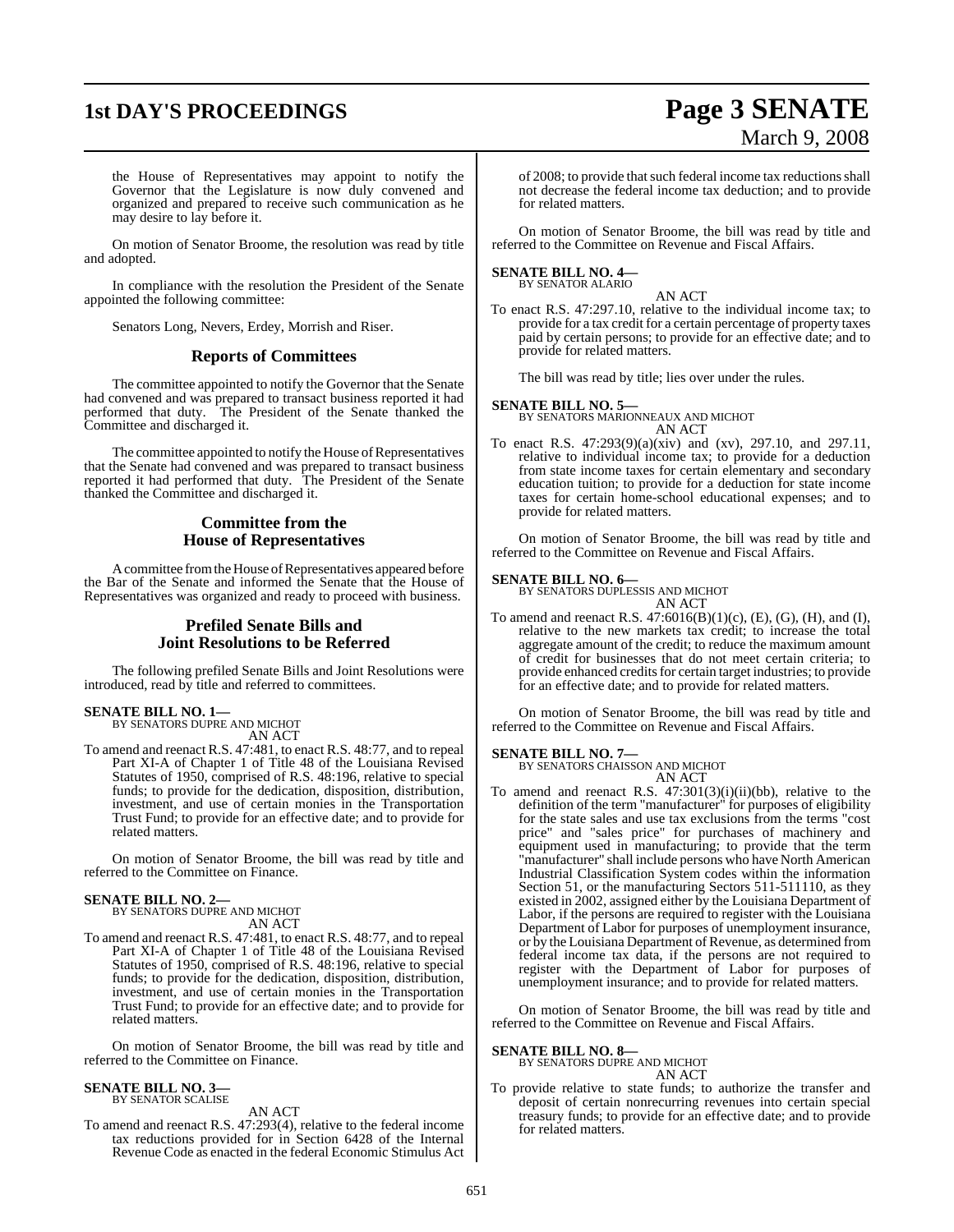## March 9, 2008

On motion of Senator Broome, the bill was read by title and referred to the Committee on Finance.

## **SENATE BILL NO. 9—**

BY SENATORS MARIONNEAUX AND MICHOT AN ACT

To enact R.S. 47:293(4)(c), relative to the federal income tax deduction for individual income tax; and to provide for related matters.

On motion of Senator Broome, the bill was read by title and referred to the Committee on Revenue and Fiscal Affairs.

## **SENATE BILL NO. 10—** BY SENATORS MARIONNEAUX AND MICHOT

AN ACT

To amend and reenact R.S. 47:602(A) and (G), 603(A)(2), 605(C), and 609(A) and to repeal R.S. 47:603, relative to the corporation franchise tax; to accelerate the elimination of borrowed capital from taxable capital; to provide for an effective date; and to provide for related matters.

On motion of Senator Broome, the bill was read by title and referred to the Committee on Revenue and Fiscal Affairs.

## **SENATE BILL NO. 11—** BY SENATOR MICHOT

AN ACT

To amend and reenact R.S. 47:481 and R.S. 48:196(A) and to enact R.S. 48:77, relative to the dedication of revenues to transportation related matters; to provide forthe deposit into and allowable uses thereof of certain moniesinto the Transportation Trust Fund, the Transportation Mobility Fund, and the State Highway Improvement Fund; to provide for an effective date; and to provide for related matters.

On motion of Senator Broome, the bill was read by title and referred to the Committee on Finance.

**SENATE BILL NO. 12—** BY SENATORS MARIONNEAUX AND MICHOT AN ACT

To amend and reenact R.S.  $47:301(3)(i)(i)$ ,  $13(k)(i)$ , and  $28(a)$ , relative to sales and use tax of the state and statewide political subdivisions; to provide for an accelerated reduction of the sales price, cost price, gross proceeds derived from a lease or rental, monthly lease or rental price paid, and the monthly lease or rental price contracted or agreed to by way of an exclusion of certain manufacturing machinery and equipment; to provide for an effective date; and to provide for related matters.

On motion of Senator Broome, the bill was read by title and referred to the Committee on Revenue and Fiscal Affairs.

**SENATE BILL NO. 13—** BY SENATORS MARIONNEAUX AND MICHOT AN ACT

To enact R.S. 47:321(K), relative to the sales and use tax; to provide for the effectiveness and applicability of the exemptions for electric power or energy, natural gas, water, and steam; to provide for an effective date; and to provide for related matters.

On motion of Senator Broome, the bill was read by title and referred to the Committee on Revenue and Fiscal Affairs.

## **Prefiled Senate Concurrent Resolutions**

The following prefiled Senate Concurrent Resolutions were read by their titles and acted upon as follows:

## **Page 4 SENATE 1st DAY'S PROCEEDINGS**

## **SENATE CONCURRENT RESOLUTION NO. 1—** BY SENATOR BROOME

A CONCURRENT RESOLUTION To invite the Honorable Bobby Jindal, Governor of Louisiana, to

address a joint session of the legislature.

The resolution was read by title. Senator Broome moved to adopt the Senate Concurrent Resolution.

## **ROLL CALL**

The roll was called with the following result:

YEAS

| Mr. President<br>Adley<br>Alario<br>Cheek<br>Crowe<br>Donahue<br>Duplessis<br>Dupre<br>Total - $22$ | Heitmeier<br>Jackson<br>Kostelka<br>Long<br>Martiny<br>McPherson<br>Michot<br>Morrish | Murray<br><b>Nevers</b><br>Riser<br>Shaw<br>Thompson<br>Walsworth |
|-----------------------------------------------------------------------------------------------------|---------------------------------------------------------------------------------------|-------------------------------------------------------------------|
|                                                                                                     | NAYS                                                                                  |                                                                   |
| Total - 0                                                                                           | <b>ABSENT</b>                                                                         |                                                                   |
| Amedee                                                                                              | Gautreaux B                                                                           | Mount                                                             |
| <b>Broome</b>                                                                                       | Gautreaux N                                                                           | Ouinn                                                             |
| Cassidy                                                                                             | Gray                                                                                  | Scalise                                                           |
| Cravins                                                                                             | Hebert                                                                                | Shepherd                                                          |
| Dorsey                                                                                              | LaFleur                                                                               | Smith                                                             |
| Erdey                                                                                               | Marionneaux                                                                           |                                                                   |

 $Total - 17$ 

The Chair declared the Senate had adopted the Senate Concurrent Resolution and ordered it sent to the House.

### **SENATE CONCURRENT RESOLUTION NO. 2—** BY SENATOR MICHOT

## A CONCURRENT RESOLUTION

To direct the commissioner of administration to change the expenditure limit for Fiscal Year 2007-2008.

On motion of Senator Michot, the resolution was read by title and referred to the Committee on Finance.

## **Introduction of Senate Concurrent Resolutions**

Senator Crowe asked for and obtained a suspension of the rules for the purpose of introducing and reading the following Senate Concurrent Resolutions a first and second time and acting upon them as follows:

## **SENATE CONCURRENT RESOLUTION NO. 3—** BY SENATOR CROWE

## A CONCURRENT RESOLUTION

To memorialize the Congress of the United States to incorporate the eighteen miles of non-federal levees on the east bank of Plaquemines Parish into the federal levee system.

On motion of Senator Crowe, the resolution was read by title and referred to the Committee on Transportation, Highways and Public Works.

## **Motion**

Senator Broome moved that the Senate proceed to the House of Representatives to meet in Joint Session.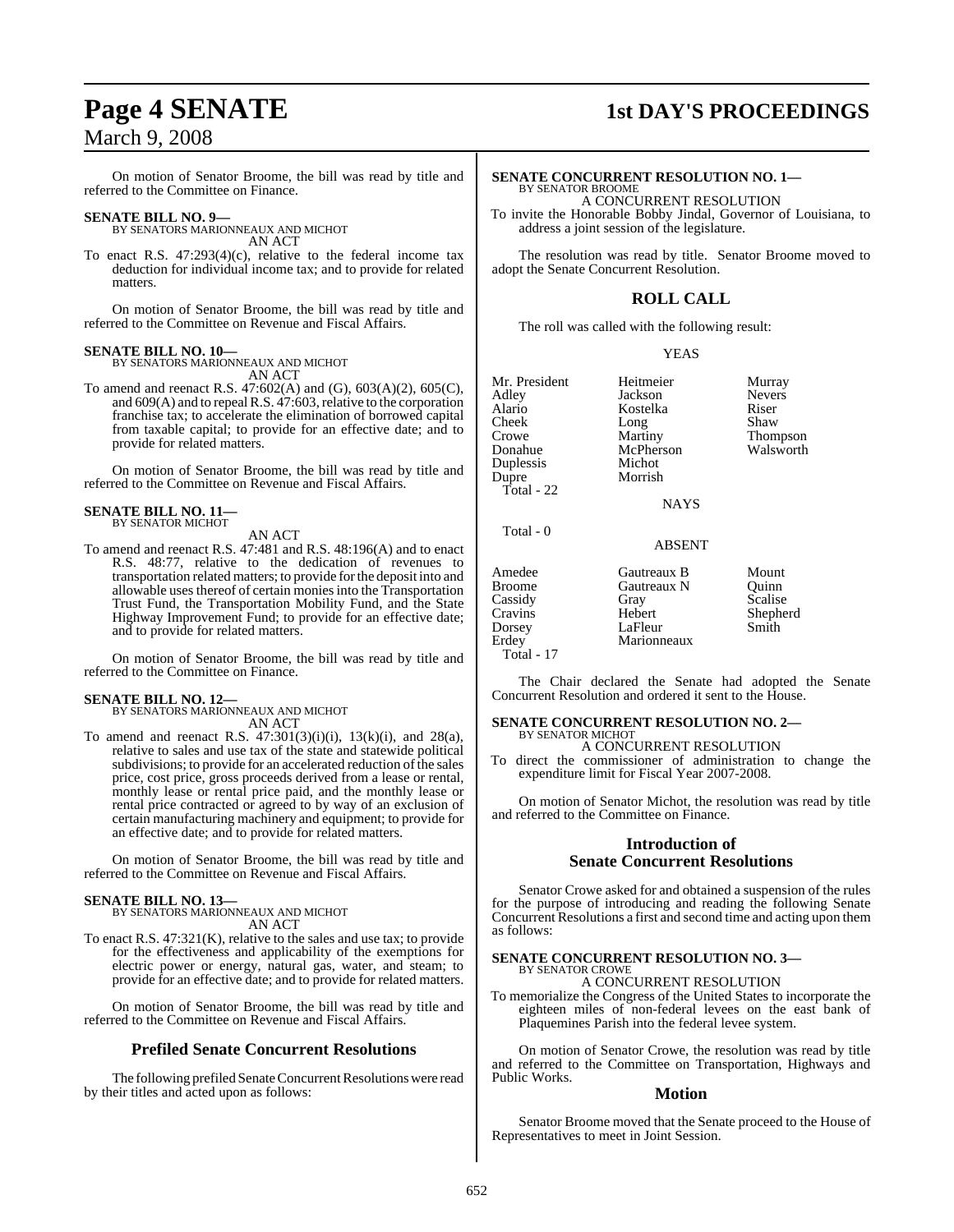## **1st DAY'S PROCEEDINGS Page 5 SENATE**

## **Joint Session of the Legislature**

The joint session of the legislature was called to order at 6:00 P.M. by the Honorable Joel T. Chaisson II, President of the Senate.

On motion of Senator Broome, the calling of the roll on the part of the Senate was dispensed with.

On motion of Representative Peterson, the calling of the roll on the part of the House was dispensed with.

The President of the Senate appointed the following special committee to escort the Honorable Bobby Jindal, Governor of the State of Louisiana, to the joint session.

On the part of the Senate: Senators Adley, Cheek, Duplessis, Jackson, and Michot.

On the part of the House: Representatives Greene, Honey, Katz, Smiley, St. Germain, and Wooton.

Senator Chaisson led the Joint Session in reciting the Pledge of Allegiance to the Flag of the United States of America.

A prayer was offered by Pastor Mike Davis.

The President of the Senate introduced the Honorable Bobby Jindal, who addressed the joint session of the legislature.

On motion of Senator Dorsey, the Senate retired to its own chamber.

## **After Joint Session**

## **ROLL CALL**

The Senate was called to order by the President of the Senate with the following Senators present:

## PRESENT

| Mr. President | Dupre         | Michot         |
|---------------|---------------|----------------|
| Adley         | Erdey         | Morrish        |
| Alario        | Hebert        | Murray         |
| <b>Broome</b> | Heitmeier     | <b>Nevers</b>  |
| Cassidy       | Jackson       | Riser          |
| Cheek         | Kostelka      | <b>Scalise</b> |
| Crowe         | Long          | Shaw           |
| Donahue       | Marionneaux   | Smith          |
| Dorsey        | Martiny       | Thompson       |
| Duplessis     | McPherson     | Walsworth      |
| Total $-30$   |               |                |
|               | <b>ABSENT</b> |                |

| Amedee      | Gautreaux N | Mount    |
|-------------|-------------|----------|
| Cravins     | Grav        | Ouinn    |
| Gautreaux B | LaFleur     | Shepherd |
| Total - 9   |             |          |

The President of the Senate announced there were 30 Senators present and a quorum.

## **Senate Business Resumed After Joint Session**

## **Messages from the House**

The following Messages from the House were received and read as follows:

## **Message from the House**

## **CONCURRING IN SENATE CONCURRENT RESOLUTIONS**

March 9, 2008

To the Honorable President and Members of the Senate:

I am directed to inform your honorable body that the House of Representatives has finally concurred in the following Senate Concurrent Resolutions:

### **SENATE CONCURRENT RESOLUTION NO. 1—** BY SENATOR BROOME

A CONCURRENT RESOLUTION To invite the Honorable Bobby Jindal, Governor of Louisiana, to address a joint session of the legislature.

Reported without amendments.

Respectfully submitted, ALFRED W. SPEER Clerk of the House of Representatives

March 9, 2008

## **Message from the House**

## **ASKING CONCURRENCE IN HOUSE CONCURRENT RESOLUTIONS**

March 9, 2008

To the Honorable President and Members of the Senate:

I am directed to inform your honorable body that the House of Representatives has finally passed and asks your concurrence in the following House Concurrent Resolutions:

## **HOUSE CONCURRENT RESOLUTION NO. 3—** BY REPRESENTATIVE NOWLIN

A CONCURRENT RESOLUTION To commend D. Rick Hargis upon being selected as a member of the 4-H Hall of Fame and to congratulate him on more than fortyfive years of dedicated and highly productive service to the 4-H organization.

## **HOUSE CONCURRENT RESOLUTION NO. 4—**

BY REPRESENTATIVE NOWLIN A CONCURRENT RESOLUTION To commend Idell Snowden upon being selected as a member of the 4-H Hall of Fame and to congratulate her on many years of dedicated and highly productive service to the 4-H organization.

> Respectfully submitted, ALFRED W. SPEER Clerk of the House of Representatives

## **House Concurrent Resolutions**

Senator Broome asked for and obtained a suspension of the rules to take up at this time the following House Concurrent Resolutions just received from the House which were taken up, read a first and second time by their titles and acted upon as follows:

## **HOUSE CONCURRENT RESOLUTION NO. 3—** BY REPRESENTATIVE NOWLIN

A CONCURRENT RESOLUTION To commend D. Rick Hargis upon being selected as a member of the 4-H Hall of Fame and to congratulate him on more than fortyfive years of dedicated and highly productive service to the 4-H organization.